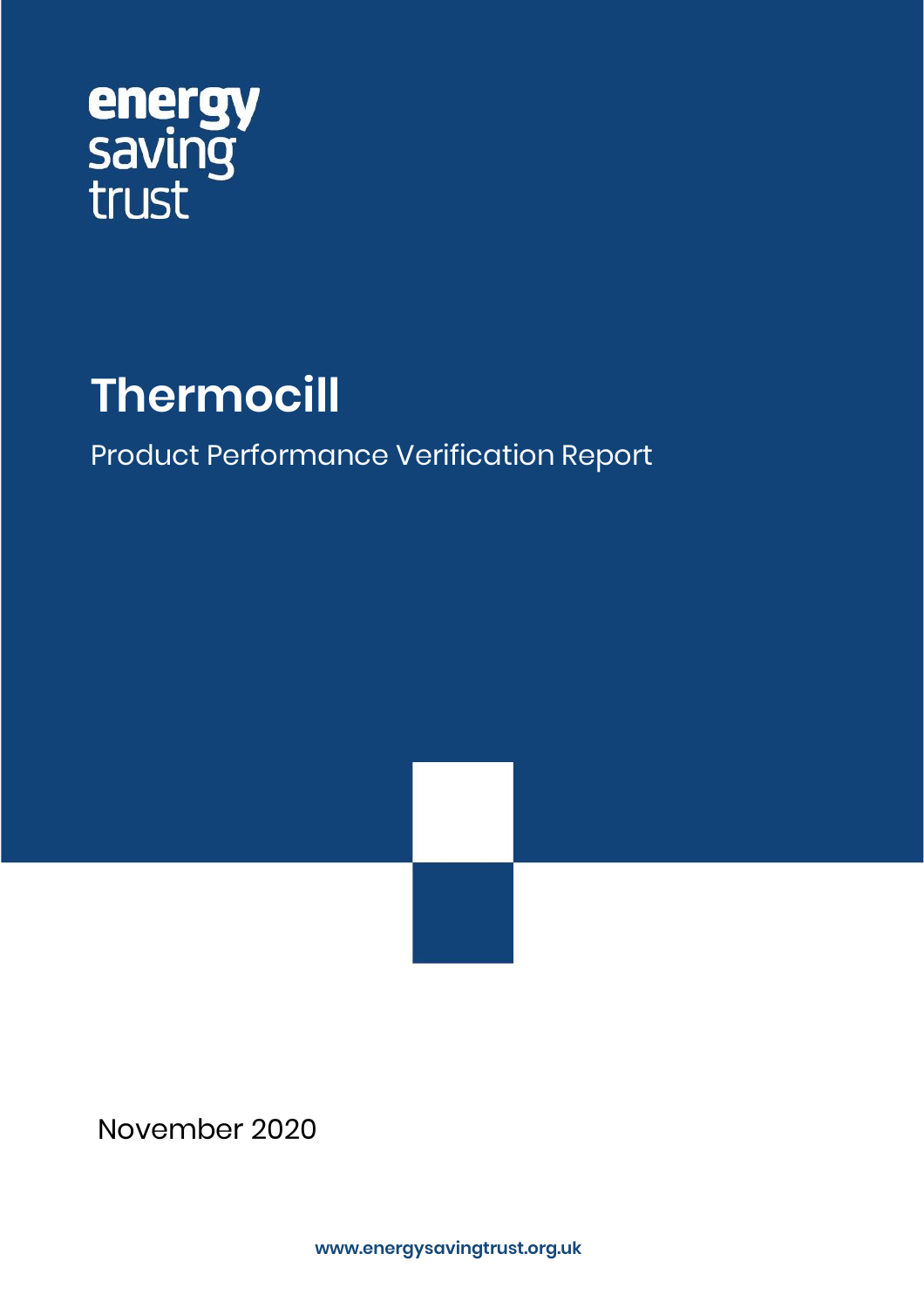## **Contents**

|  | $\mathbf{2}$                                                 |                                                                                               |
|--|--------------------------------------------------------------|-----------------------------------------------------------------------------------------------|
|  |                                                              | $\overline{2}$                                                                                |
|  | Experimental work (Salford Energy House)                     | $\overline{2}$                                                                                |
|  | Computational Fluid Dynamics (CFD) report                    | 5                                                                                             |
|  | Condensation and Energy Modelling Report                     | 8                                                                                             |
|  |                                                              | 12                                                                                            |
|  | Claim 1: Energy per room                                     | 12                                                                                            |
|  | Claim 2: Heat up time                                        | 12                                                                                            |
|  | Claim 3: Condensation                                        | 12                                                                                            |
|  | Claim 4: Energy Savings                                      | 13                                                                                            |
|  | Claim 5: CO <sub>2</sub> Savings                             | 13                                                                                            |
|  |                                                              |                                                                                               |
|  | 2.1.<br>2.2.<br>2.3.<br>3.1.<br>3.2.<br>3.3.<br>3.4.<br>3.5. | <b>Background &amp; Product Description</b><br><b>Evaluation of Evidence</b><br><b>Claims</b> |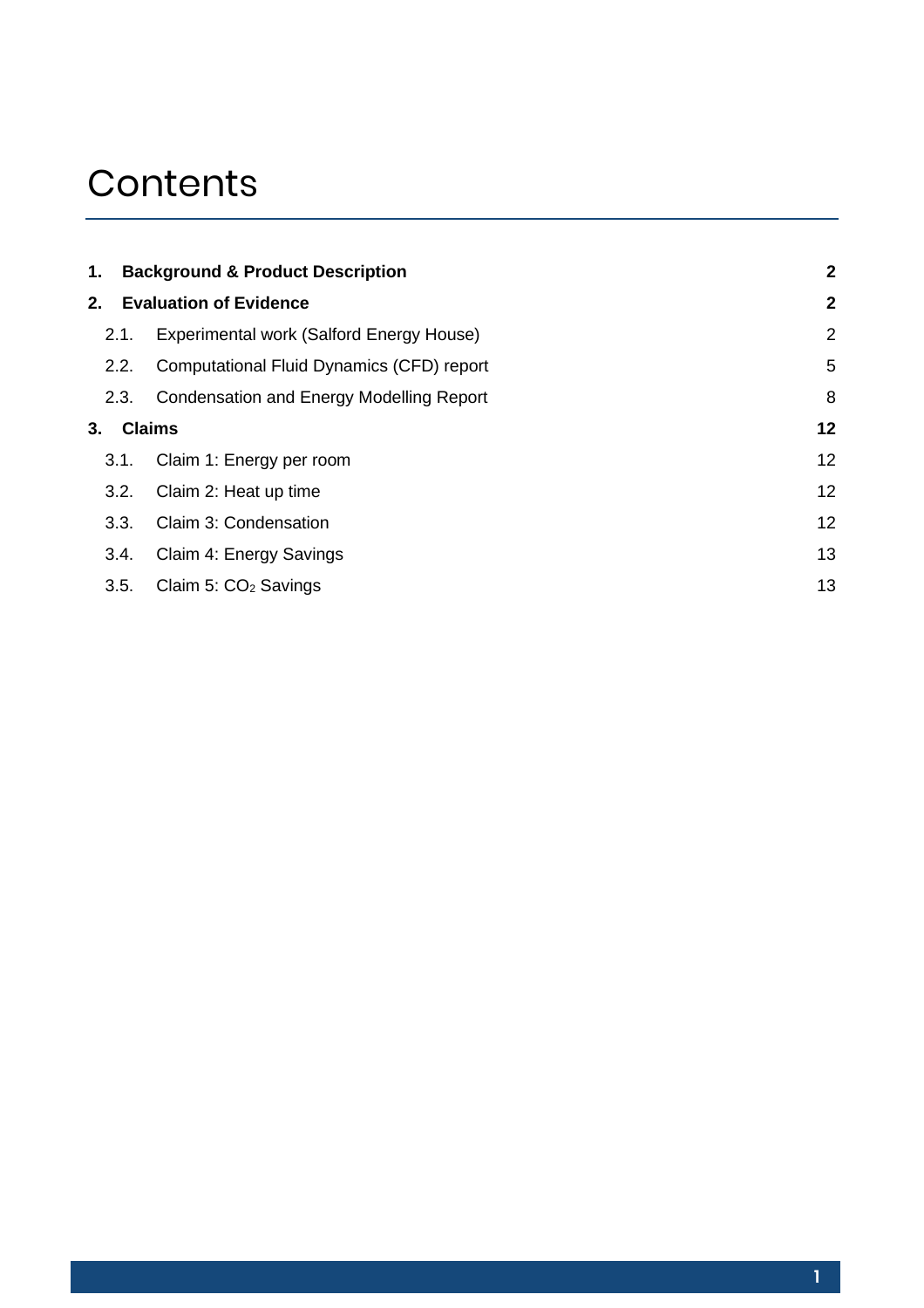# <span id="page-2-0"></span>1. Background & Product Description

Thermocill Ltd. have developed an innovative passive energy efficiency product called Thermocill which is placed underneath a window board in a home. It replaces the standard window board with a similar looking unit which contains a channel to redirect warm air from a radiator underneath a window, up towards the windowpane. This creates a wall of warm air adjacent to the windowpane.

The wall of warm air generated by Thermocill is claimed to reduce the amount of heat loss through the window, thus reducing the dwelling's heating demand. Raising the temperature around the window frames is also claimed to reduce problems associated with condensation and moisture.

Thermocill requested product performance verification from EST, based on submitted evidence that their product provide financial, carbon and energy savings for customers as well as reduced condensation within the home.

During the testing of the product, two iterations are considered: the original Thermocill which was tested at the Salford Energy House and an optimised version created through an optimisation process by the University of Manchester. The optimised version is going into production and therefore claims must relate to this system.

## <span id="page-2-1"></span>2. Evaluation of Evidence

## <span id="page-2-2"></span>2.1. Experimental work (Salford Energy House)

| <b>Reference:</b>      | Report#1-Experiments                                                           |
|------------------------|--------------------------------------------------------------------------------|
| Dated:                 | 23 July 2020                                                                   |
| Author name:           | Dr Majeed Oladokun and Dr Richard Fitton                                       |
| <b>Author address:</b> | G16a Cockcroft Building<br>University of Salford<br>Manchester<br><b>M54WT</b> |

This report covered the experimental work carried out at the Salford Energy House. The original version of the Thermocill unit was tested during this phase of development. The work was carried out according to relevant standards which indicate the methodology was effective.

#### 2.1.1. Experimental Set Up

Experiments were carried out in the Thermal Comfort Laboratory with the set up shown in [Figure 1.](#page-3-0) For full details, please refer to the original report. Measurements were carried out with room temperature set points of 21°C and 23°C for test cases where Thermocill was installed on a window which had a radiator underneath it. These were compared to control scenarios where Thermocill was not installed. Each scenario was run for 9 hours.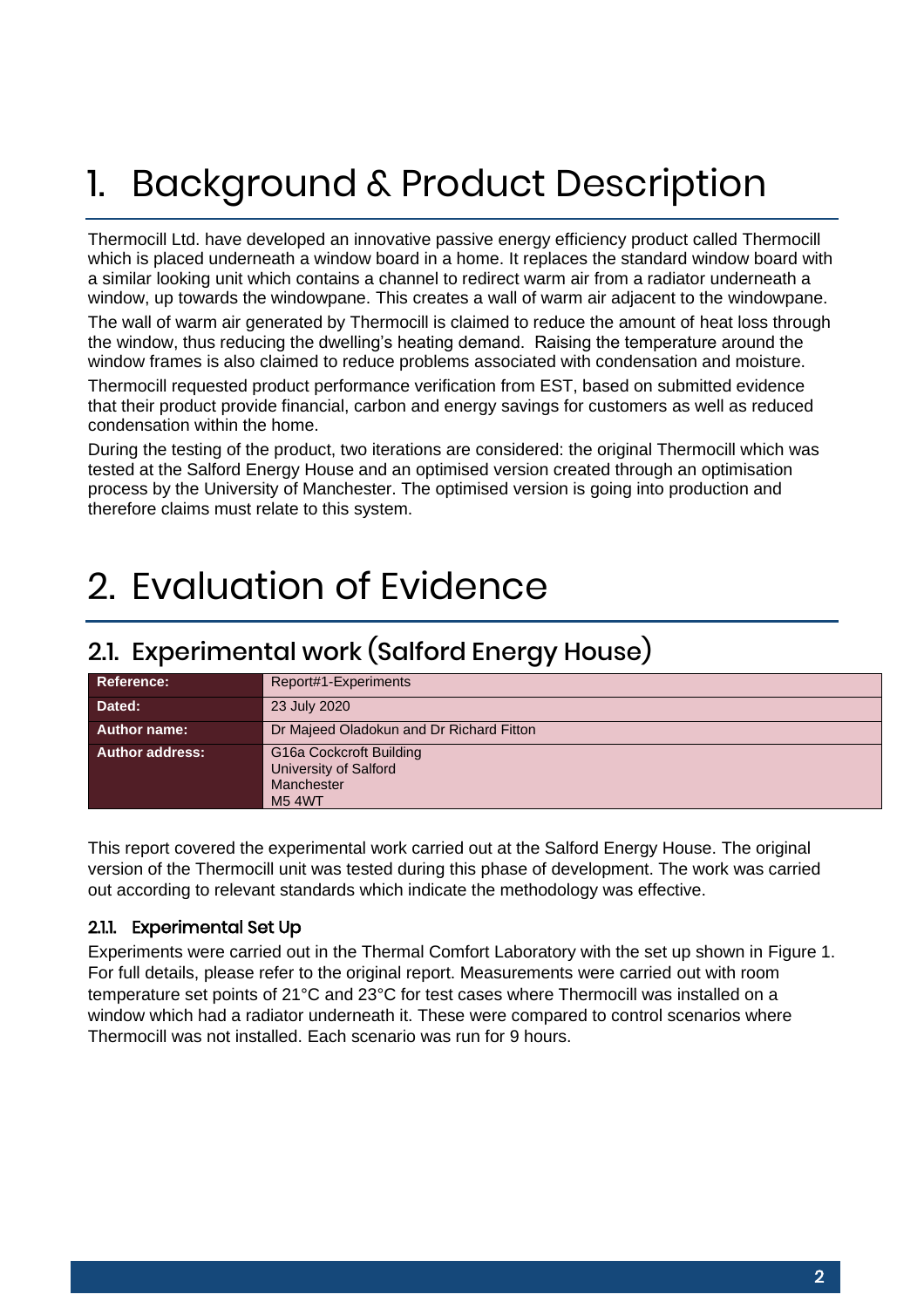

<span id="page-3-0"></span>*Figure 1: Experimental Setup showing (a) test layout in the Salford Energy House thermal comfort laboratory, (b) simplified schematic of the measurement points, and (c) physical model in the Salford Energy House thermal comfort laboratory.*

Specific U-values for the various portions of the test room were not mentioned in the report, however, these were provided by Salford Energy House on demand and are presented in [Table 1.](#page-3-1)

| S/N          | Element              | Data Source                   | U-Value ( $W/m^2K$ ) |
|--------------|----------------------|-------------------------------|----------------------|
|              | <b>External Wall</b> | <b>Calibrated EH Model</b>    | 1.56                 |
| $\mathbf{2}$ | Internal Wall        | <b>Calibrated EH Model</b>    | 2.095                |
| 3            | Floor                | <b>Calibrated EH Model</b>    | 1.352                |
| 4            | Window               | <b>Thermocill Experiments</b> | $1.65 - 1.73$        |
| 5.           | Curtain              | <b>Thermocill Experiments</b> | Not measured         |

<span id="page-3-1"></span>*Table 1: U-values for building fabric used in Salford Energy House experiments*

#### 2.1.2. Results

The relevant results for this verification process are presented in [Table 2.](#page-4-1) Other data within the report concerned the temperature distribution around the window and thermal comfort, which are not part of the scope of this report.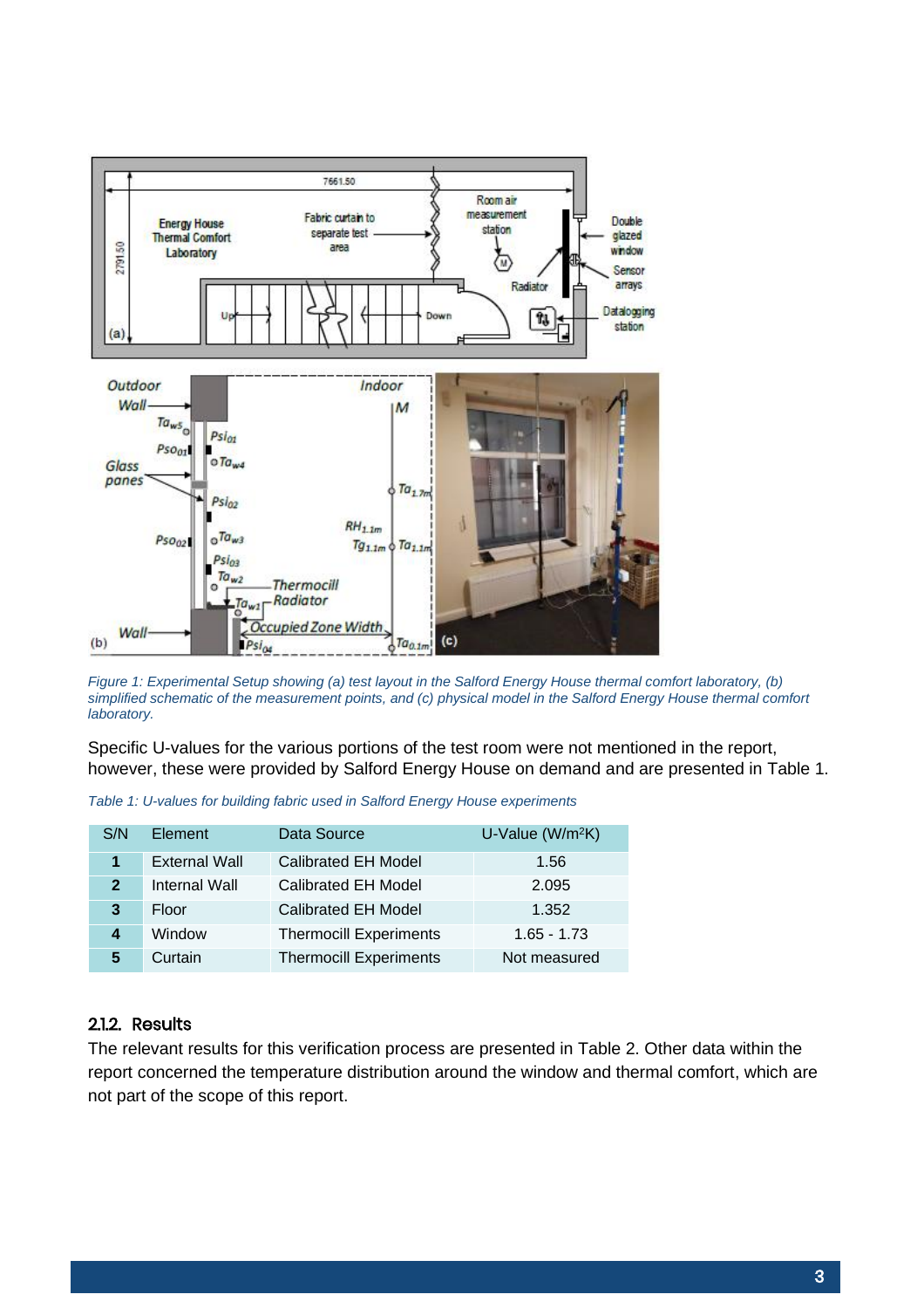| <b>Temperature</b><br>$(^{\circ}C)$ | <b>Experiment</b> | U value<br>(W/m <sup>2</sup> K) | <b>Heat Flux</b><br>(W/m <sup>2</sup> K) | Heat up<br>time<br>(mins) | <b>Energy</b><br>(kWh) |
|-------------------------------------|-------------------|---------------------------------|------------------------------------------|---------------------------|------------------------|
| 21                                  | Thermocill        | 1.65                            | $\star$                                  | 77                        | 5.54                   |
|                                     | Control           | 1.71                            | $\star$                                  | 94.5                      | 6.43                   |
|                                     | % change          | 3%                              | 3%                                       | 19% <sup>+</sup>          | 14%+                   |
| 23                                  | Thermocill        | 1.69                            | $\star$                                  | 206.5                     | 8.05                   |
|                                     | Control           | 1.73                            | $\star$                                  | 168                       | 8.32                   |
|                                     | % change          | 2%                              | 1%                                       | $-23%$ <sup>†</sup>       | $3%$ <sup>†</sup>      |

<span id="page-4-1"></span>*Table 2: Relevant experimental results from Salford Energy House. \*for heat flux individual values were not in the report so just the percentage change is reported. †Values have been corrected from Salford report after discussion.*

The heat up time covered the time taken from switching on the radiator to when the temperature starts to drop initially. The total energy used encompassed the entire experimental period. The percentage values quoted in the report for these two results used the incorrect reference value and these have been corrected in [Table 2.](#page-4-1) It should be noted that the results at 23°C are lower than the 21°C scenario, with the heat up time being worse for the Thermocill case. Any claims should therefore make it clear than the performance is highly susceptible to the set point temperature of the room.

The heat flux and U-value results specifically refer to the glazing U-value. They have both been carried out using standard methods that are correct in themselves, but it is not clear that the methods are appropriate for the Thermocill case. When the change in U-value was modelled in isolation using EST's Dynamic Engine, this resulted in a reduction in space heating energy of only 15 kWh for a total space heating level of approximately 12000 kWh. Therefore, it is clear that the U-value alone does not account for the changes seen by the addition of Thermocill.

The additional savings are thought to arise from the creation of a large air barrier in front of the window from the channelling of air through the Thermocill product. We consider that the U-value that should be compared should include this barrier, however, we are not aware of a suitable method to do this. The only viable alternative would be to consider the U-value of the window not including any changes in air flow, and as the structure of the heat transferring elements of the window have not been changed, we would expect this U-value to be unchanged. It is potentially the case that the small change in U-value recorded is a measure of the effect that the change in air flow has on the effectiveness of the methodology.

<span id="page-4-0"></span>EST generally avoids making consumer-facing claims based on the U-value of the glazing alone, as other factors such as the frame, air tightness and solar gain have significant impacts on the overall performance.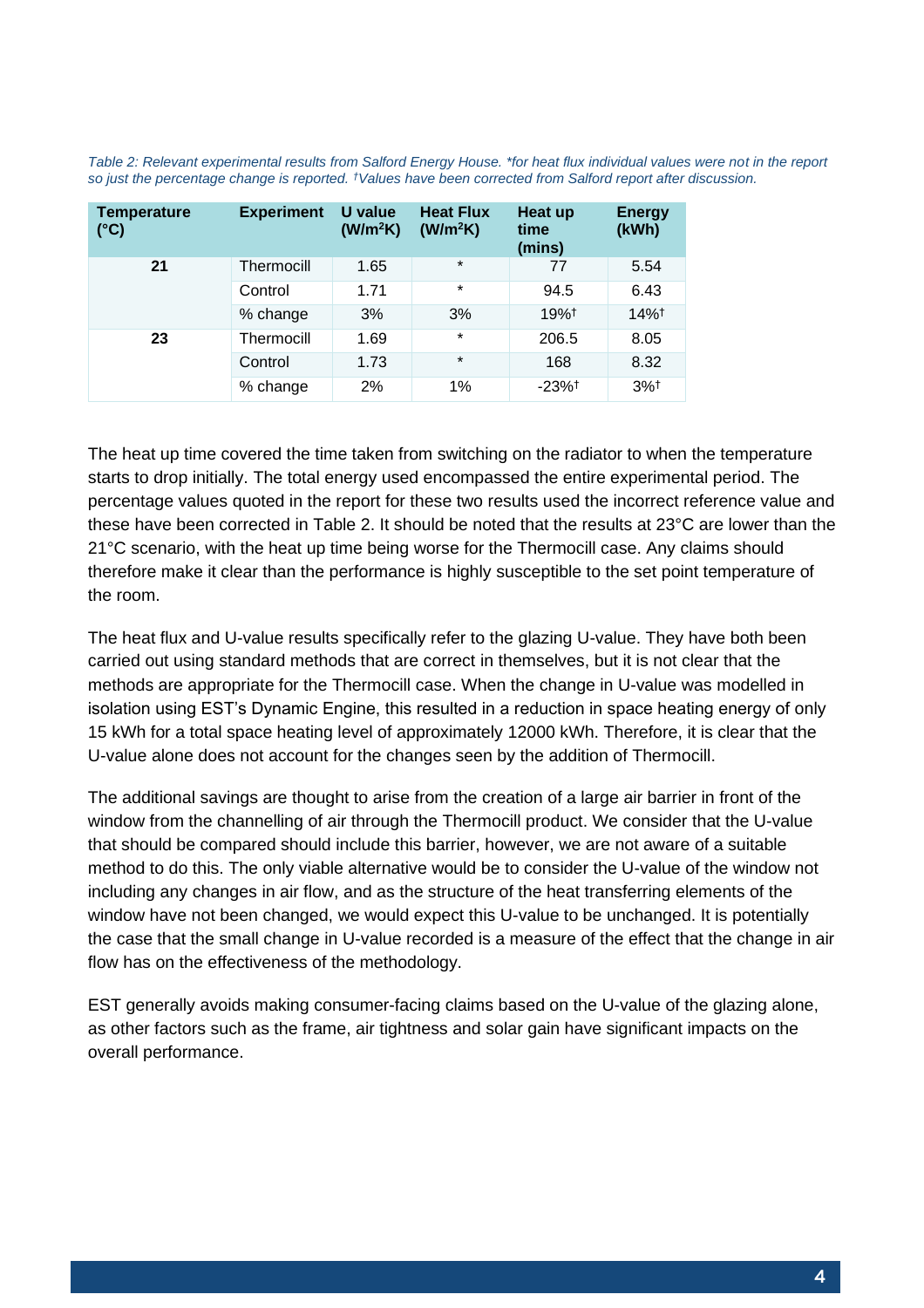| Reference:             | Report#2-Experiments                                                                                                                                  |
|------------------------|-------------------------------------------------------------------------------------------------------------------------------------------------------|
| Dated:                 | 16 June 2020                                                                                                                                          |
| <b>Author name:</b>    | Dr Amir Keshmiri                                                                                                                                      |
| <b>Author address:</b> | Room C42, George Begg Building,<br>Department of Mechanical, Aerospace and Civil Engineering (MACE),<br>The University of Manchester,<br>M13 9PL, UK. |

## 2.2. Computational Fluid Dynamics (CFD) report

This presentation details the numerical modelling carried out on the Thermocill system and is split into two phases: Baseline simulation and optimisation. The result of this is an optimised product which performs better than the original based on the criteria chosen. As EST has been asked to provide claims for the optimised product, and experimental data is only available for the original, this report must answer the question whether they will perform to similar levels in terms of energy savings and heat up time to complement the findings of Report #1.

#### 2.2.1. Baseline Simulation

The baseline simulation used a full 3D model of the Thermocill system at the Salford Energy House. This model is not that relevant to the verification process as it does not provide a direct comparison to the Salford Energy House experiments – i.e. with temperature probes matching those in the experiment. When discussed with the author, it was stated this was not possible as the CFD model would require a large amount of computational time to match the experiments carried out. Therefore, the comparison between the original and optimised design had to be made using CFD in isolation and specifically only the 2D optimisation model.

#### 2.2.2. Design optimisation

An optimisation was carried out on the original Thermocill design based on the findings of the baseline simulation. A parametric 2D CFD model was created to vary certain geometric properties of the Thermocill unit to improve performance. The report does not specify the exact optimisation algorithm but in discussions with the author it was found that the system was optimised primarily to increase air flow volume and secondly to increase the temperature around the Thermocill outlet. There is no comparison of the input power (modelled as a boundary condition on the radiator) and how the performance varies with this.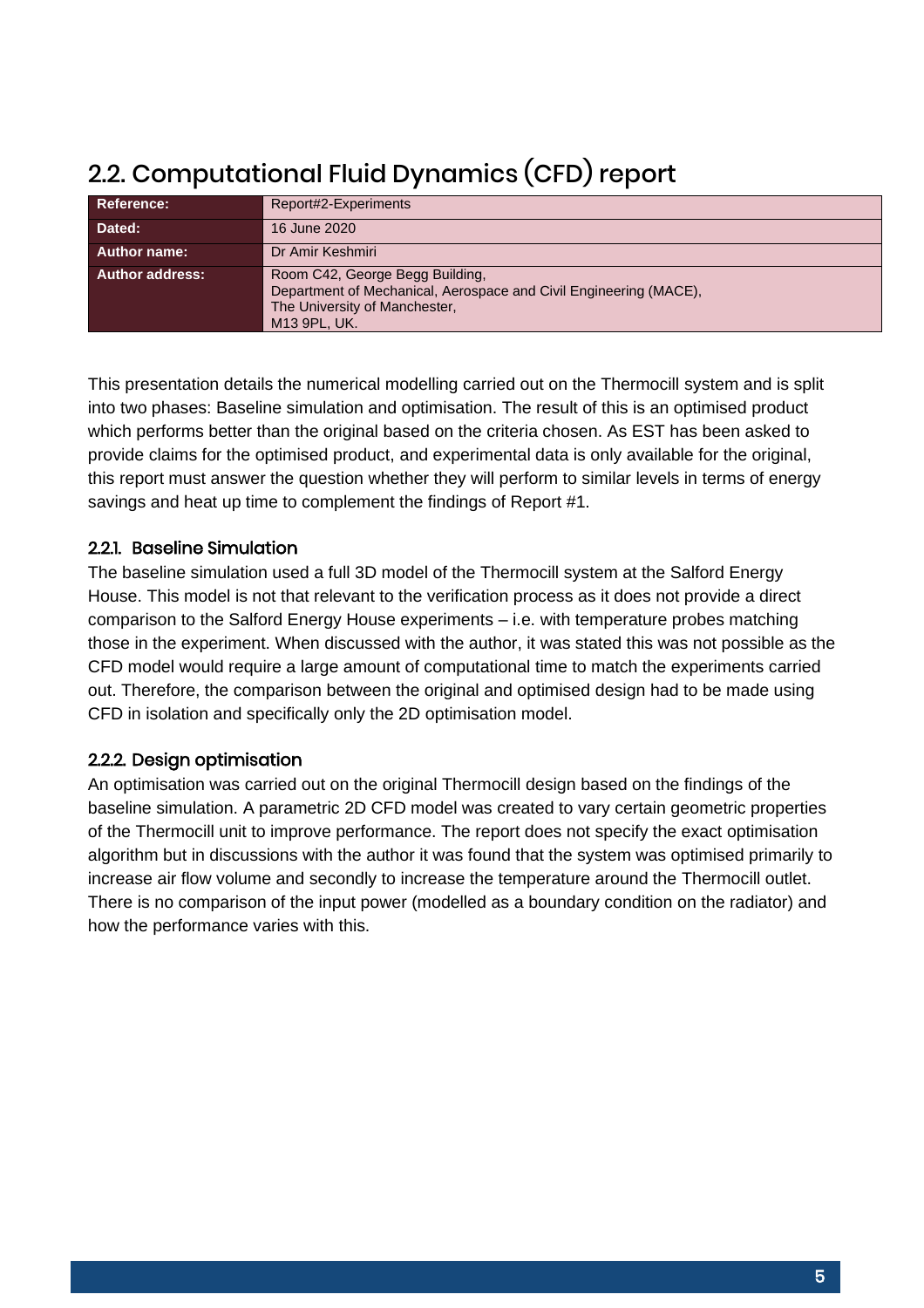|                 |                                    | <b>Dimensions</b> |              |     |              |         |                |       |                        |              |                              |         |                           |               |       | <b>Comparison with Case1</b> |                                    |            |
|-----------------|------------------------------------|-------------------|--------------|-----|--------------|---------|----------------|-------|------------------------|--------------|------------------------------|---------|---------------------------|---------------|-------|------------------------------|------------------------------------|------------|
| Case<br>#       |                                    | н<br>(mm)         | $\alpha$ (°) | Ŀt  | Lb           | $\circ$ | Lp             | Lt/H  | $cos(\alpha)*L$<br>p/H | Vel<br>(m/s) | volume flow<br>rate $(m3/s)$ | outlet) | (Thermocill T (point 1-1) | T ave<br>room | % vel | % flow rate                  | % T point 1- % T point<br>1 Case 1 | 1-1 Case 0 |
| $\mathbf{0}$    | Case 0                             |                   |              |     |              |         |                |       |                        |              |                              |         | 20.19                     | 24.83         |       |                              |                                    | 0.00       |
| 1               | Case H1                            | 12                | $\mathbf 0$  | 210 | 180          | 30      | $\overline{2}$ | 17.5  | 0.17                   | 0.189        | 8.30E-04                     | 31.42   | 25.57                     | 23.75         | 0.00  | 0.00                         | 0.00                               | 26.66      |
| $\overline{2}$  | Case H <sub>2</sub>                | 16                | $\mathbf{0}$ | 210 | 180          | 30      | $\overline{2}$ | 13.13 | 0.13                   | 0.190        | 8.35E-04                     | 29.44   | 28.86                     | 23.69         | 0.38  | 0.57                         | 12.85                              | 42.93      |
| 3               | Case H <sub>3</sub>                | 20                | $\mathbf{0}$ | 210 | 180          | 30      | $\overline{2}$ | 10.5  | 0.10                   | 0.189        | 8.70E-04                     | 28.80   | 28.92                     | 23.69         | 0.00  | 4.86                         | 13.08                              | 43.22      |
| 4               | Case H2A1                          | 16                | $\mathbf 0$  | 210 | 180          | 30      | 8              | 13.13 | 0.50                   | 0.236        | 1.04E-03                     | 31.33   | 30.76                     | 23.98         | 24.75 | 25.51                        | 20.28                              | 52.35      |
| 5               | Case H <sub>2</sub> A <sub>2</sub> | 16                | 45           |     | 222.9 192.96 | 30      | 8              | 13.93 | 0.35                   | 0.242        | 1.07E-03                     | 31.29   | 30.73                     | 23.96         | 28.00 | 28.79                        | 20.18                              | 52.22      |
| 6               | Case H2A2O1                        | 16                | 45           | 210 | 190          | 20      | 8              | 13.13 | 0.35                   | 0.214        | 9.41E-04                     | 31.29   | 30.55                     | 24.03 12.94   |       | 13.40                        | 19.46                              | 51.31      |
| 7               | Case H2A2O2                        | 16                | 45           | 210 | 185          | 25      | 8              | 13.13 | 0.35                   | 0.219        | 9.67E-04                     | 31.77   | 31.03                     | 24.64 15.97   |       | 16.46                        | 21.35                              | 53.70      |
| 8               | Case H2A2O3                        | 16                | 45           | 210 | 180          | 30      | 8              | 13.13 | 0.35                   | 0.227        | 1.00E-03                     | 31.80   | 31.13                     | 24.64 20.17   |       | 20.66                        | 21.73                              | 54.18      |
| 9               | Case H2A2O4                        | 16                | 45           | 210 | 175          | 35      | 8              | 13.13 | 0.35                   | 0.247        | 1.09E-03                     | 31.40   | 30.89                     | 23.96 30.80   |       | 31.59                        | 20.80                              | 53.01      |
| 10              | Case H2S2O4L2                      | 16                | 45           | 210 | 175          | 35      | 16             | 13.13 | 0.71                   |              | 0.256 1.13E-03               | 31.60   | 31.13                     | 24.16 35.46   |       | 36.45                        | 21.71                              | 54.16      |
| 11              | Case H2S2O4L3                      | 16                | 45           | 210 | 175          | 35      | 22.63          | 13.13 | 1.00                   | 0.274        | 1.21E-03                     | 31.40   | 31.08                     | 23.75 44.85   |       | 46.07                        | 21.55                              | 53.95      |
| 12 <sup>7</sup> | Case H2S2O4L3Lp2                   | 16                | 45           | 165 | 130          | 35      | 22.63          | 10.31 | 1.00                   | 0.254        | 1.12E-03                     | 31.18   | 30.76                     | 24.07         | 34.05 | 34.89                        | 20.30                              | 52.37      |
| 13              | Case H2S2O4L3Lp3                   | 16                | 45           | 115 | 80           | 35      | 22.63          | 7.188 | 1.00                   | 0.263        | 1.17E-03                     | 29.80   | 29.80                     | 24.09         | 39.31 | 40.73                        | 16.53                              | 47.60      |

The case highlighted here has overall the best performance

<span id="page-6-0"></span>*Figure 2: CFD optimisation results. Case H1 is the original design and the case highlighted in red is the final optimised system.*

[Figure 2](#page-6-0) presents the results of the optimisation with the optimised case showing a 45% increase in air flow velocity and a 54% increase in temperature at the outlet (point 1-1 in [Figure 3\)](#page-6-1) compared to no Thermocill present..



<span id="page-6-1"></span>*Figure 3: Location of temperature monitors in CFD model. Red indicates the optimised case has an increase in temperature, while blue indicates a decrease in temperature compared to no Thermocill.*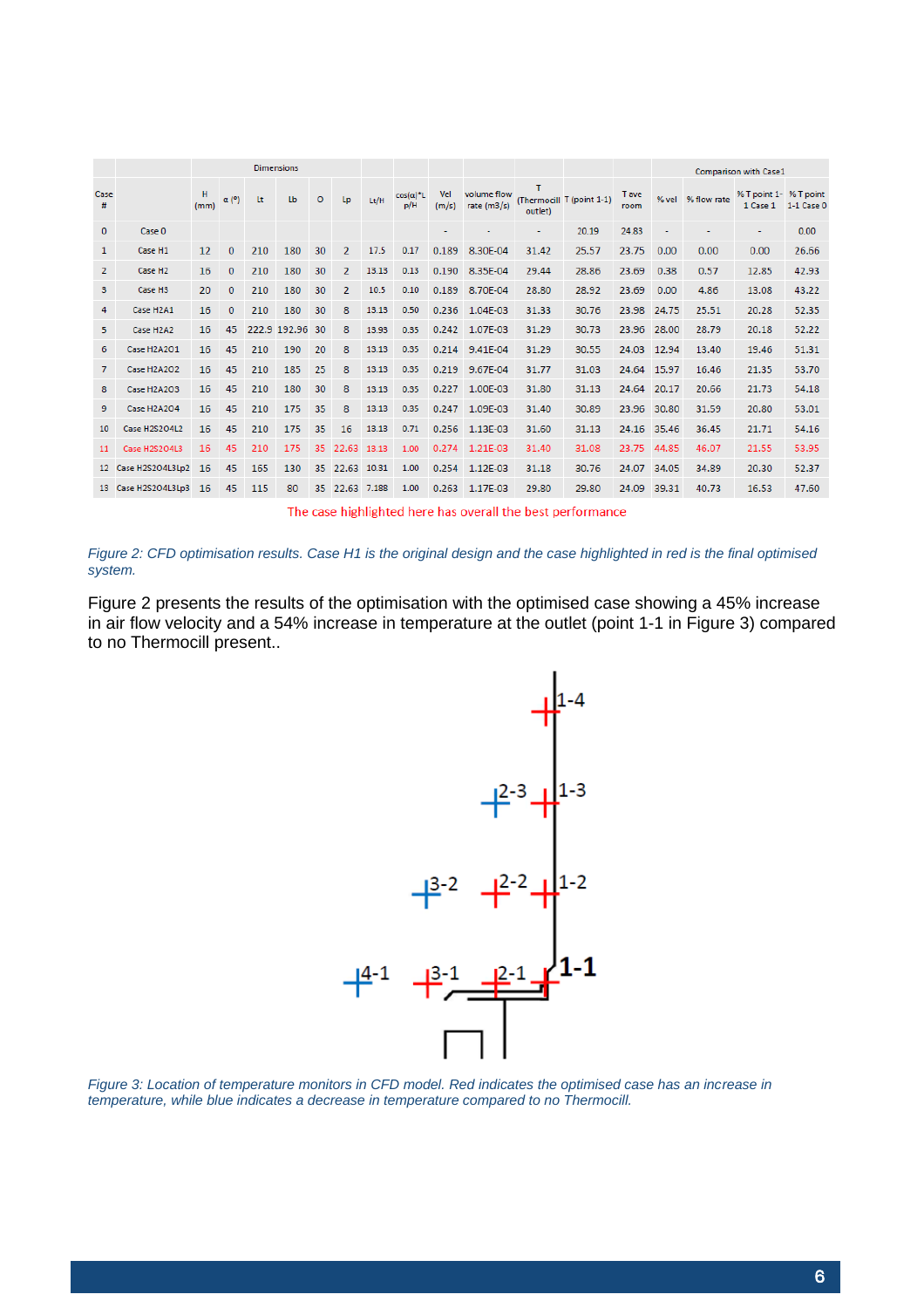

<span id="page-7-1"></span>*Figure 4: Incident radiation through the window for a specific ray in the without Thermocill scenario. This gives an indication of the relative heat loss between the different cases.*

[Figure 4](#page-7-1) shows the incident radiation of a significant heat loss ray through the window for the original, optimised and no Thermocill cases. The original and optimised case show similar reductions in heat energy for a single ray through the window (5% and 4%, respectively) which suggests the optimised system should have at least a comparable performance. The increase in flow rate and temperature around the outlet are likely to create a larger air pocket in front of the window which may reduce heat loss. It is difficult to relate these two factors (air flow rate and temperature at the outlet) to the percentage energy saving as no evidence has been presented for this specific claim. It is expected the larger air pocket will lead to further savings, but this cannot be said for certain at this stage.

<span id="page-7-0"></span>The ultimate output of this report was confidence that the optimised Thermocill device should perform to at least a comparable level as the original in terms of energy saving and heat up time. There is no direct comparison of experimental and numerical data which would allow us to say this with more confidence, nor are the outputs from the studies directly related to the claims required. However, the optimisation results suggest a similar level of radiation through the window which indicated the optimised system will perform as well as the original in terms of heat loss. The increased flow rate of the optimised version does suggest that this will lead to better performance, however there is not sufficient evidence to make an absolute claim that the energy savings or heat up time will improve based on this report.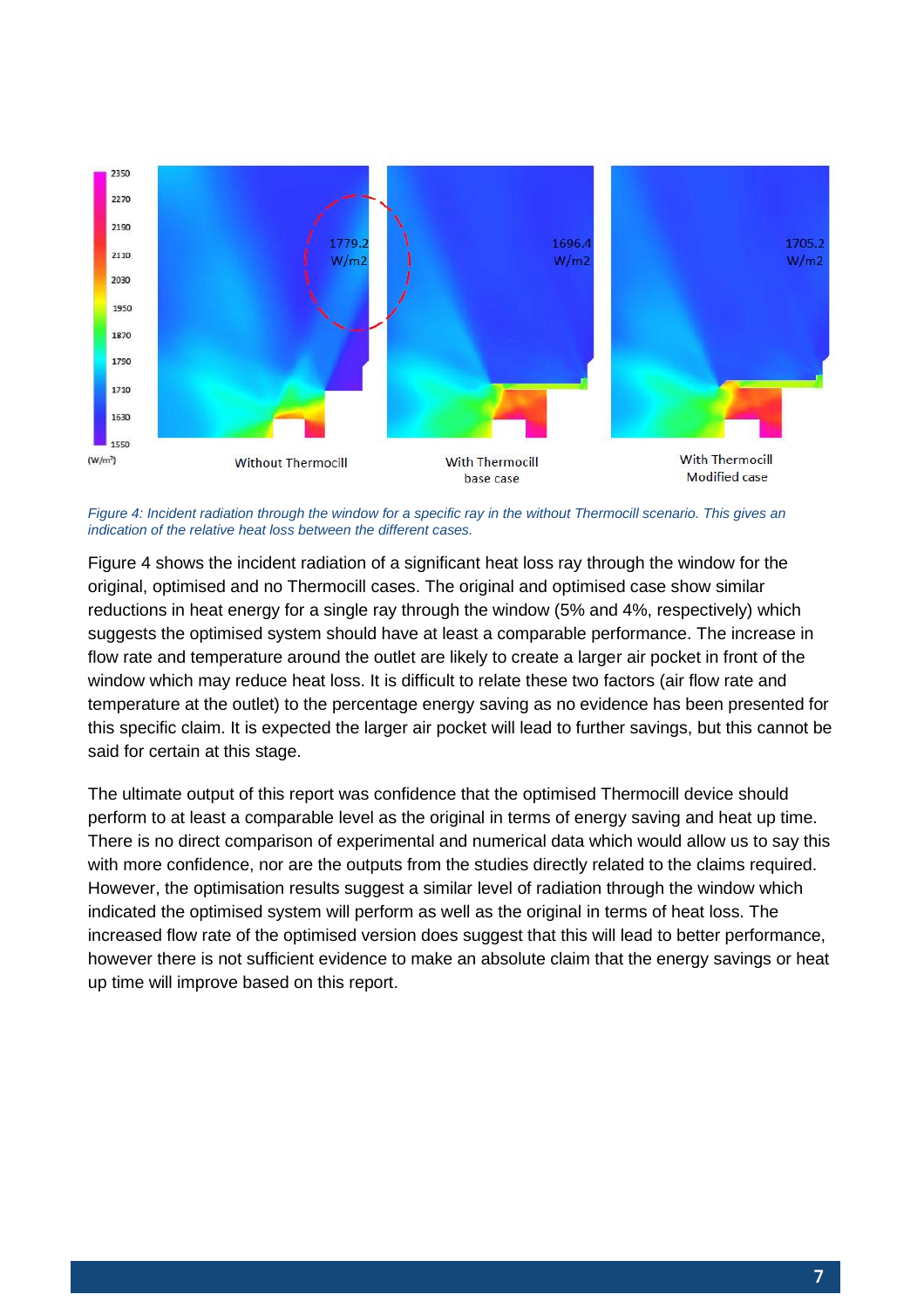| <b>Reference:</b>      | Report#3-EnergyModelling                                                                                                                              |
|------------------------|-------------------------------------------------------------------------------------------------------------------------------------------------------|
| Dated:                 | 21 September 2020                                                                                                                                     |
| <b>Author name:</b>    | Dr Amir Keshmiri                                                                                                                                      |
| <b>Author address:</b> | Room C42, George Begg Building,<br>Department of Mechanical, Aerospace and Civil Engineering (MACE),<br>The University of Manchester,<br>M13 9PL, UK. |

#### 2.3. Condensation and Energy Modelling Report

This report covers the condensation claims and energy modelling carried out by the University of Manchester (UoM). The condensation modelling analyses the results of the CFD analysis (Report #2) in more detail, while the energy modelling uses industry standard software and the results from the Salford Energy House (Report #1) to estimate the potential savings for a household from the use of Thermocill.

#### 2.3.1. Condensation reduction

The condensation modelling in the report is based purely on the temperature at the Thermocill outlet. It simply uses the Antoine equation which provides an estimate for the vapour pressure of a substance depending on the temperature. This shows an increase of 92% in the vapour pressure at the Thermocill outlet based on temperature.

It is clear that the drying rate significantly increases through use of Thermocill. However, it is difficult to give an exact quantification of this from the evidence provided. The vapour pressure is defined as the pressure exerted by a vapour which is in thermodynamic equilibrium with its condensed phase (solid or liquid) at a given temperature in a closed system and can give an indication of the evaporation rate. However, as we have a more open system the vapour pressure is not the only factor which is relevant. You could consider the entire CFD model as the closed system, however this is a very large system in relation to the size of the condensation water droplets. It is therefore felt that vapour pressure alone is not sufficient to accurately quantify the drying rate. The air flow, which will remove the moist air away from the droplet and allow more water to evaporate plays a significant role in the drying rate, albeit much smaller than that of the temperature, as discussed in the reference quoted in the report.<sup>1</sup> Additionally, the CFD is not, in our opinion, sufficiently validated against experimental models and representative of a typical dwelling (CFD uses an average room temperature of 23.75°C which is higher than a typical room set point of 18°C to 21°C) to be certain of the exact increase in drying rate based purely on vapour pressure. While it is clear the optimised version does significantly improve the air flow and temperature at the bottom of the window, increasing the evaporation rate and therefore improving performance in terms of condensation reduction, the exact quantification of this is not clear from the provided evidence.

<sup>1</sup> M.C. Ndukwu, Effect of drying temperature and drying air velocity on the drying rate and drying constant of cocoa bean, Agricultural Engineering International: CIGR Journal (2009).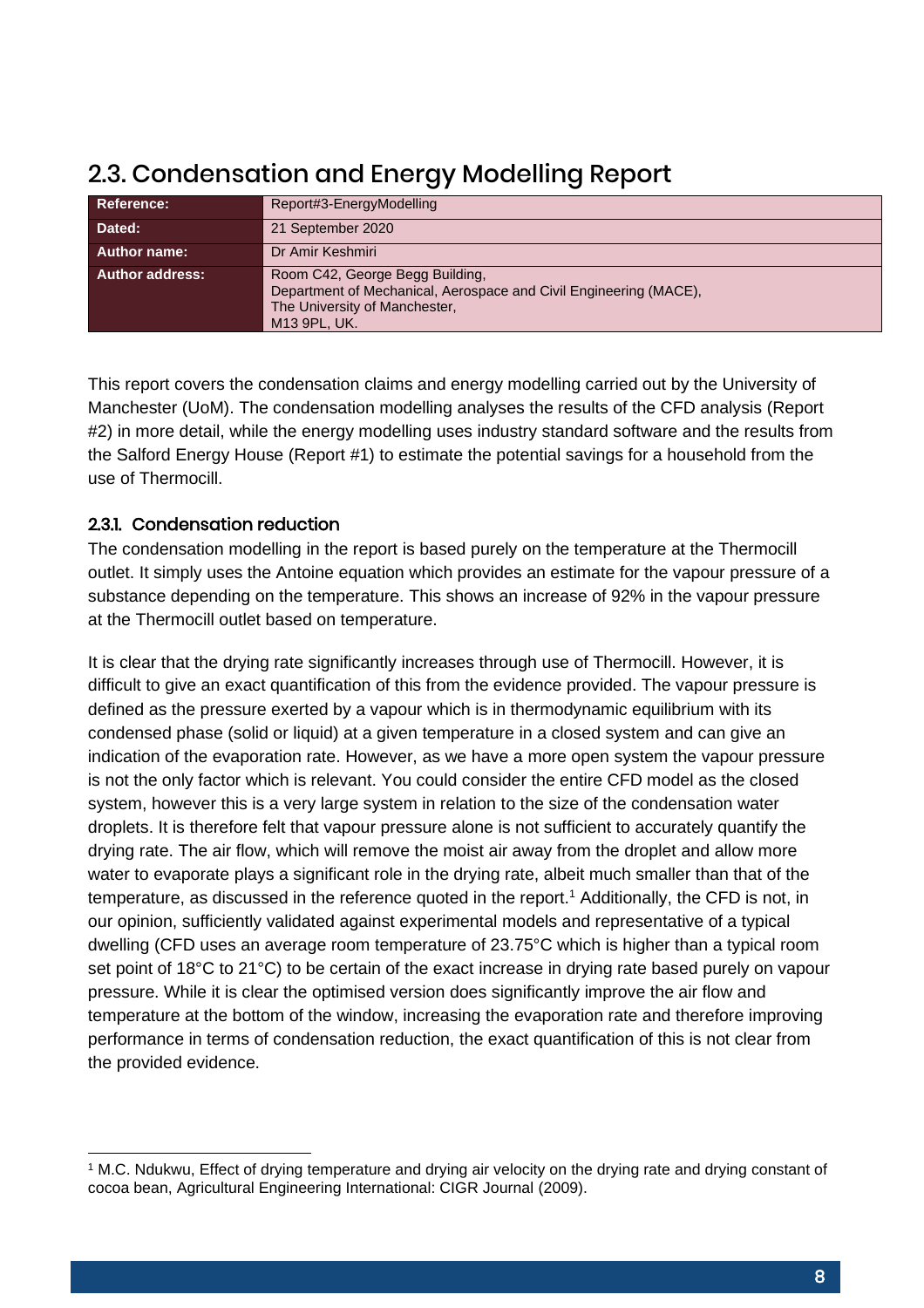#### 2.3.2. Energy modelling

The energy modelling was carried out using the EnergyPlus engine through an interface called Designbuilder. Designbuilder is an industry standard software and is used by architects, researchers, and builders to estimate the energy consumption of a property. EST received the models from the University of Manchester to examine the work that had been carried out. For full details of the model used, please refer to the Manchester report.

EST identified the following changes that would allow more accurate savings to be calculated:

- 1. In Manchester's model, the heating setpoint and setback temperatures is 21°C. This results in the customer effectively heating the entire house to 21°C for 24 hour a day. This does not represent a typical heating schedule and would significantly overestimate the total heating requirement of the building, giving an inaccurate heating demand. EST decided to use the standard set back temperature of 16°C to ensure a more representative scenario.
- 2. The energy saving percentage was mis-interpretated by Manchester who stated that the 16.1% energy saving, corrected to 13.8%, was for the steady-state condition alone when in fact this included the heat up period. Given the steady-state nature of Manchester's temperature schedule, this result is inaccurate for their method. By changing to a setback temperature of 16°C, which would include a heat-up period when the heating came on, the energy saving percentage determined in the lab is thought to be more applicable.
- 3. The U-value of the external walls is considerably different to that used in the lab. Manchester used a U-value of 0.351 W/m<sup>2</sup>K, while the Salford Energy House's walls were 1.56 W/m<sup>2</sup>K. This would lead to a different behaviour in terms of energy saving in each room and result in the 13.8% energy reduction not being valid for Manchester's model. EST changed the external wall U-value to 1.49 to closer match the experimental work which would allow the 13.8% to be valid.
- 4. In the claims, a scenario with no occupancy was used to estimate the total energy and financial savings for a typical home. This removed any additional heat sources (e.g. from people/equipment) as well as not accounting for domestic hot water within the total energy consumption of the property. EST considers that this scenario would overestimate the space heating demand (and therefore the potential savings) of a property. Therefore, it was determined to include the other heat sources to be more representative of a typical home.

The following methodology was adopted by EST to remodel the energy usage. Three incremental model scenarios were created in EnergyPlus based on the original including all heat sources provided by the University of Manchester for a 3-bed semi-detached property heated by a gas boiler:

- 1) Changed heating setback temperature to 16°C.
- 2) Changed U-value of walls to 1.49 to closer match experimental work.
- 3) Changed heating setback temperature to 0°C (heating set to either on or off).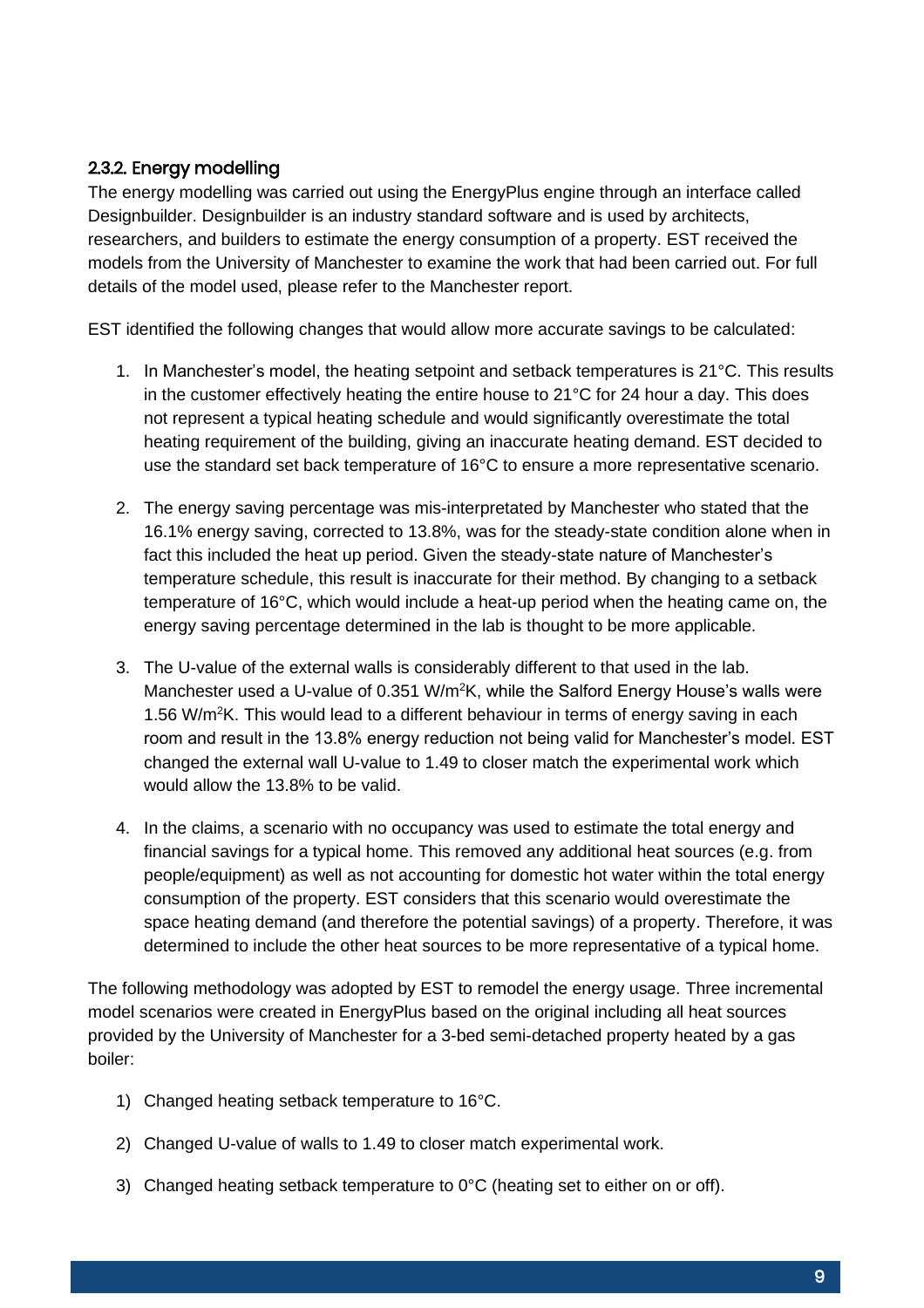Scenario 1 and 2 were modelled to address the issues in the Manchester model. The third scenario was used to investigate if the performance of Thermocill at 16°C was likely to have a significant effect on the results. The occupancy, activity and heating schedules used the same values as chosen by the UoM which are derived from the UK National Calculation Methodology published by the government. Where Thermocill was present in the room, the heating demand was reduced by 13.8% as determined through lab experiments. Heating demand values were converted to gas demand using efficiency factors of 85.3% and 70.8% for space heating and domestic hot water, respectively.

[Table 3](#page-10-0) presents the annual space heating energy consumption of the property per room, indicating which rooms Thermocill is installed. It should be noted that the hall energy consumption increases significantly due to the reduced U-value and specific heating schedule for that room. Scenario 3 was used to quantify the effect of providing additional heating at 16°C, as the effect of Thermocill at this temperature has not been established. The totals between scenarios 2 and 3 differ by approximately 2% which will not have a significant effect on the potential savings figures.

| Room                       | <b>Thermocill</b> | Annual energy consumption (kWh) |            |            |  |  |
|----------------------------|-------------------|---------------------------------|------------|------------|--|--|
|                            | Installed?        | Scenario 1                      | Scenario 2 | Scenario 3 |  |  |
| <b>Small front bedroom</b> | Yes               | 361                             | 764        | 739        |  |  |
| <b>Toilet</b>              | No.               | 144                             | 285        | 290        |  |  |
| <b>Bathroom</b>            | No.               | 262                             | 714        | 682        |  |  |
| <b>Front bedroom</b>       | Yes               | 683                             | 1172       | 1156       |  |  |
| <b>Back bedroom</b>        | Yes               | 839                             | 1344       | 1369       |  |  |
| Hall                       | <b>No</b>         | 1196                            | 2401       | 2418       |  |  |
| Living room                | Yes               | 500                             | 1102       | 951        |  |  |
| <b>Kitchen</b>             | No.               | 356                             | 721        | 728        |  |  |
| Total                      |                   | 4341                            | 8503       | 8333       |  |  |

<span id="page-10-0"></span>*Table 3: Results for the three scenarios modelled by EST in EnergyPlus*

Scenario 2 was chosen as the most representative scenario for a customer. The results of applying a 13.8% saving to the energy consumption of the rooms with Thermocill are presented in [Table 4.](#page-11-1) The following values were assumed for the calculations:

- Gas price of 4.17 p/kWh
- Gas  $CO<sub>2</sub>e$  factor of 0.208 kg $CO<sub>2</sub>e/kWh$
- Annual gas standing charge of £93.39
- Gas space heating efficiency of 85.3%
- Gas domestic hot water efficiency of 70.8%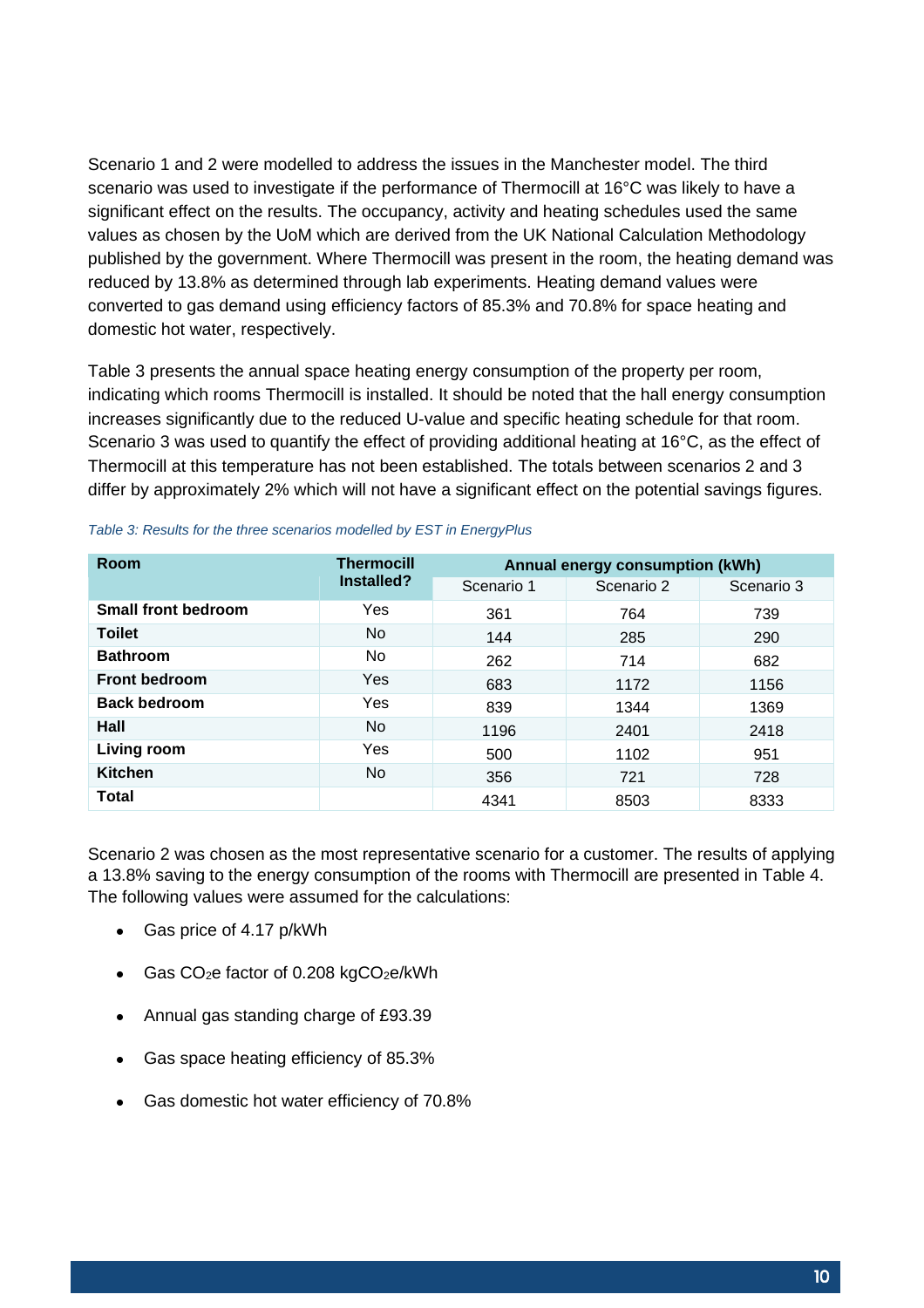#### <span id="page-11-1"></span>*Table 4: Savings for Scenario 2.*

<span id="page-11-0"></span>

|                                                                    | <b>Heating</b><br>demand (kWh) | <b>Gas demand (kWh)</b> |
|--------------------------------------------------------------------|--------------------------------|-------------------------|
| <b>Space Heating (no Thermocill)</b>                               | 8503                           | 9968                    |
| <b>Hot Water</b>                                                   | 1819                           | 2570                    |
| <b>Total (no Thermocill)</b>                                       | 10323                          | 12538                   |
| <b>Space Heating (with Thermocill)</b>                             | 7897                           | 9257                    |
| <b>Total (with Thermocill)</b>                                     | 9716                           | 11827                   |
| <b>Total Saving</b>                                                | 607                            | 711                     |
|                                                                    |                                |                         |
| Saving $(\%)$ – all gas                                            | 6%                             |                         |
| Saving $(\%)$ – space heating                                      | 8%                             |                         |
| <b>Financial Saving (£)</b>                                        | £29.63                         |                         |
| CO <sub>2</sub> e saving ( $kgCO2e$ )                              | 147.7                          |                         |
| <b>Total Gas bill (no Thermocill</b><br>including standing charge) | £615.82                        |                         |
| Perc saving (with standing charge)                                 | 5%                             |                         |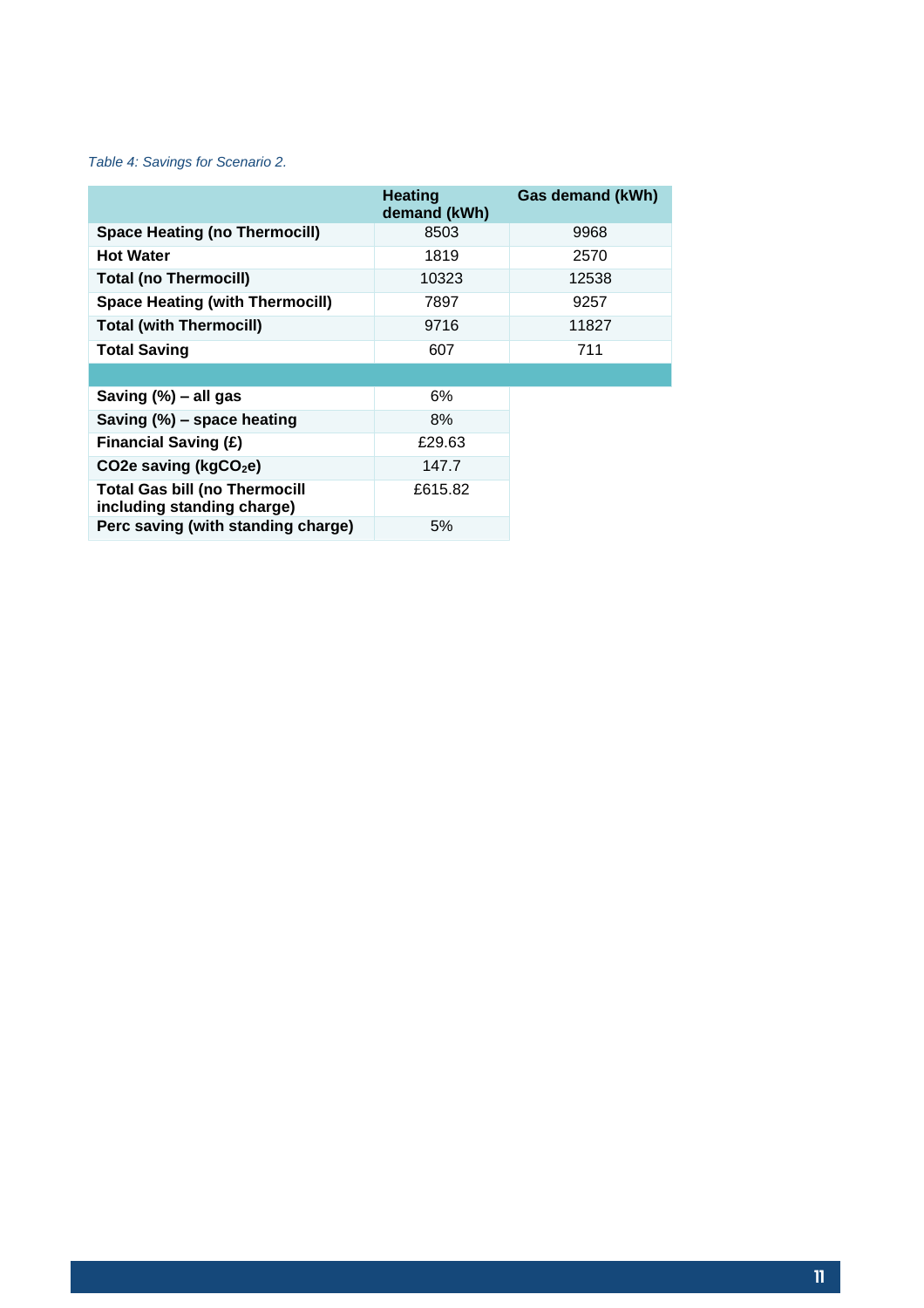# 3. Claims

All statements are correct as of November 2020 and valid for 12 months, subject to the terms and conditions of the Energy Saving Trust Verification Licence Agreement.

### <span id="page-12-0"></span>3.1. Claim 1: Energy per room

Claim: The energy required to heat a room is reduced by up to 14% with the addition of a Thermocill unit to a window above a radiator.

Caveat: The values are based on a 9-hour heating cycle from experimental work carried out at the Salford Energy House on the original Thermocill design. This assumes a room with double glazed windows, a typical external brick wall construction and a temperature set point of 21°C. Different temperatures and configurations may produce higher or lower savings.

Explanation: These savings are based on testing carried out at the Salford Energy House on the original Thermocill design. Computational Fluid Dynamics simulations demonstrate the optimised new design improves the performance of Thermocill with respect to air flow rate and temperature at the base of the window which could potentially improve the energy savings for a room.

### <span id="page-12-1"></span>3.2. Claim 2: Heat up time

Claim: The time taken for a room to heat up is reduced by up to 19% by the addition of a Thermocill unit to a window above a radiator.

Caveat: The values are based on experimental work carried out at the Salford Energy House on the original Thermocill design. This assumes a room with double glazed windows, a typical external brick wall construction and a temperature set point of 21°C. Different temperatures and configurations may produce higher or lower savings.

Explanation: These savings are based on testing carried out at the Salford Energy House on the original Thermocill design. Computational Fluid Dynamics simulations demonstrate the optimised new design improves the performance of Thermocill with respect to air flow rate and temperature at the base of the window which could potentially improve the heat up rate of the room.

### <span id="page-12-2"></span>3.3. Claim 3: Condensation

Claim: The addition of a Thermocill unit to a window above a radiator can significantly reduce the likelihood of condensation at the bottom of the window.

Caveat: Based on numerical studies, the addition of a Thermocill unit increases the temperature around the bottom of the window which produces a higher vapour pressure and therefore reduces the risk of condensation.

<span id="page-12-3"></span>Explanation: This is based on Computational Fluid Dynamics (CFD) simulations carried out by the University of Manchester which show an increase in the temperature around the bottom of the window, a common area for condensation to form. This increase in temperature corresponds to a 92% increase in vapour pressure which increases the evaporation rate of the water directly reducing the likelihood of condensation.